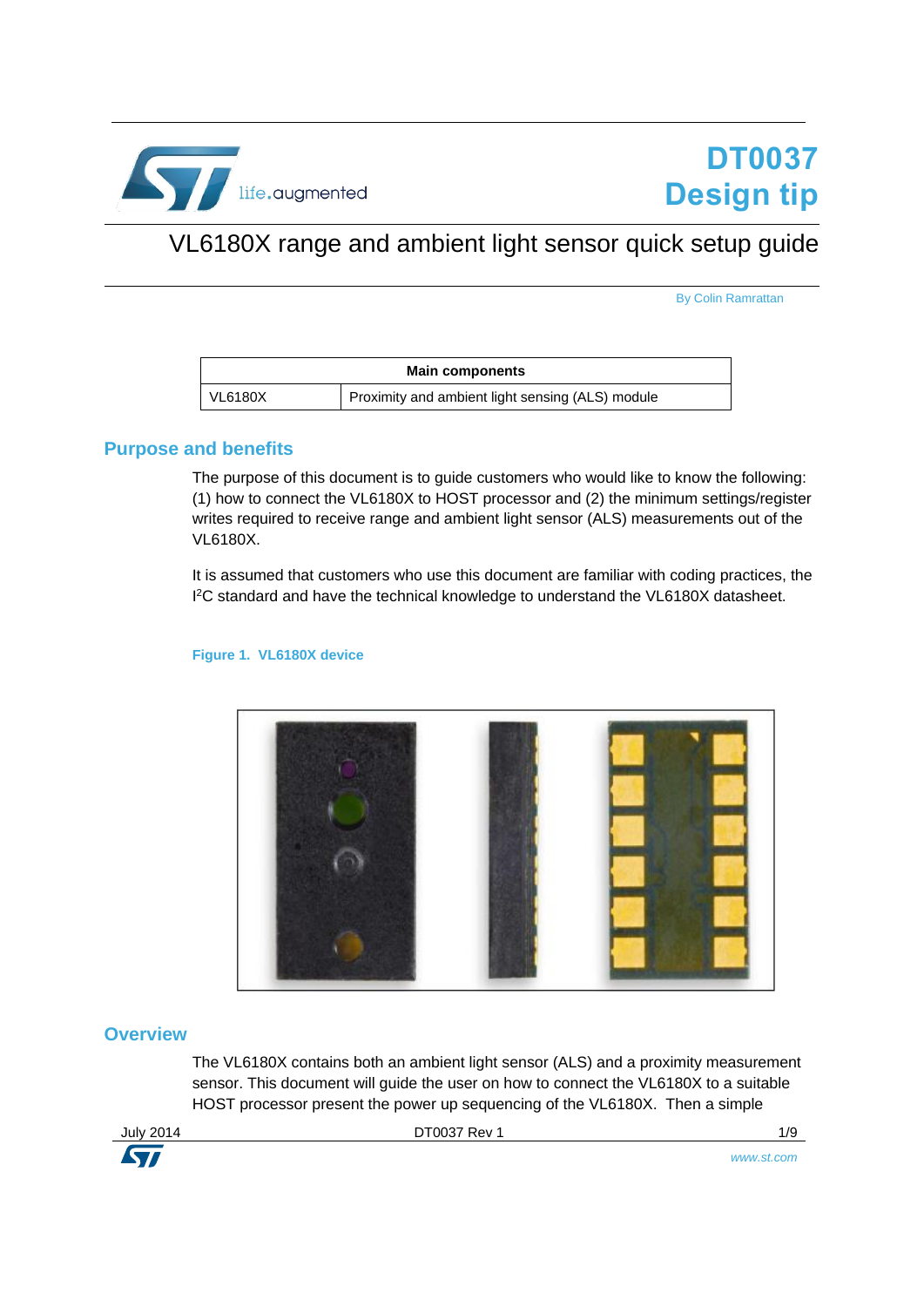description of how to setup the VL6180X to perform range and ALS measurements will be given. Appendix 1 provides the required register writes to enable the appropriate tuning for the VL6180X.

## **Application Schematic**

The VL6180X is a 12-pin module that is contained in a convenient 4.8mm x 2.8mm x 1mm LGA package. A simple application schematic is shown below in Figure 2. This is taken directly from the VL6180X datasheet.



#### **Figure 2. VL6180X typical application schematic**

The pull-up resistors on the GPIO pins are important to the VL6180X operation. For example, GPIO0 is considered an enable pin during boot up of the device and if not pulled up will not allow the device to start.

### **Power-Up Sequencing**

The VL6180X requires a stable 2.8V power supply for AVDD\_VCSEL and AVDD power supply inputs. The VL6180X requires power to be applied to AVDD\_VCSEL pin before or at the same time as power is applied to AVDD pin. There is no limit to how early the AVDD\_VCSEL power can be applied before AVDD power is applied

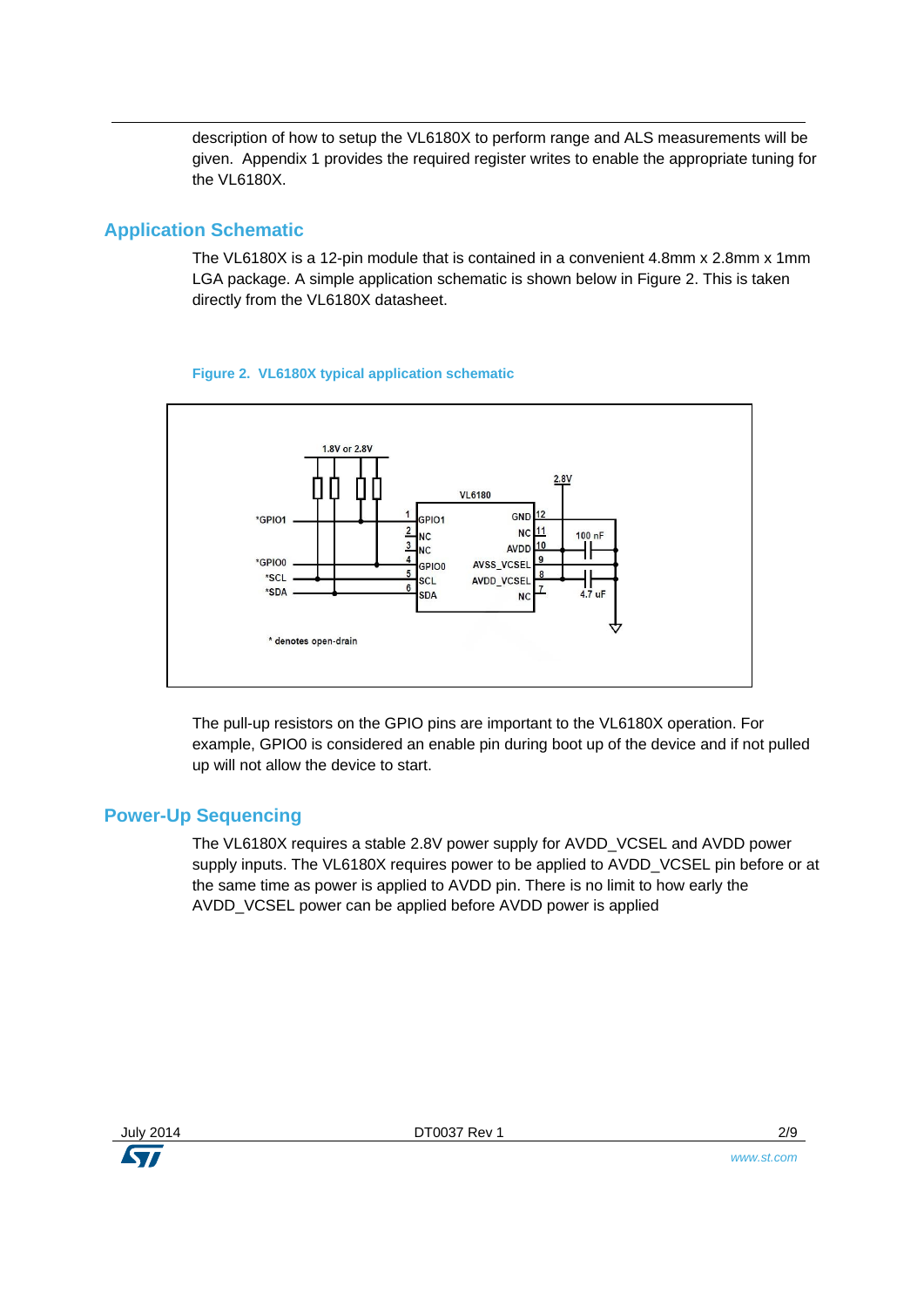

*www.st.com*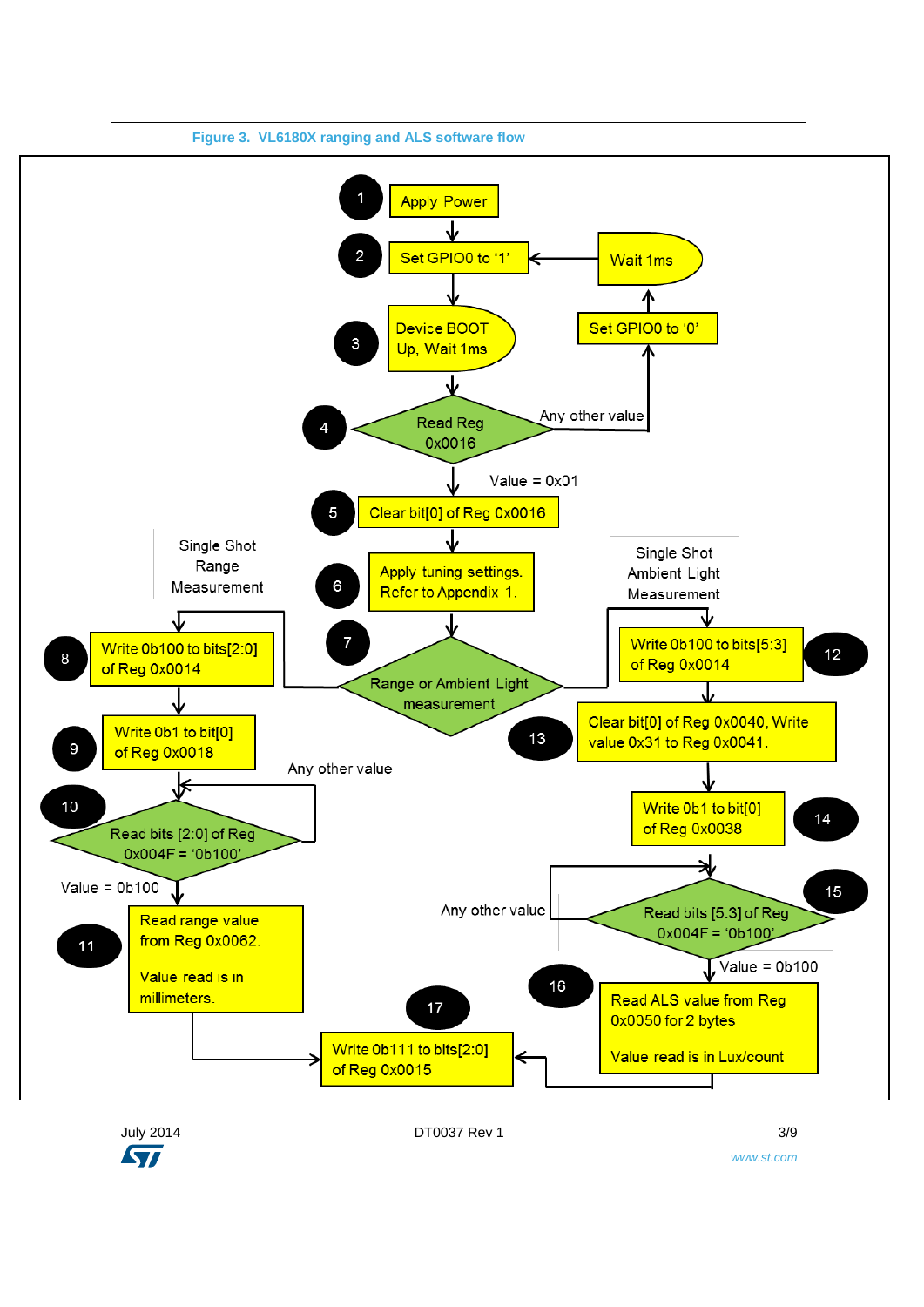### **Software Design**

The VL6180X communicates through an I<sup>2</sup>C interface to the HOST processor. It is assumed that the end customer has experience with the I <sup>2</sup>C communication standard.

At power up, the VL6180X will be ready to respond to I<sup>2</sup>C communication 1ms after power is applied. It is assumed that the power applied is within the limits specified in the VL6180X datasheet.

The minimal settings that should be applied to the VL6180X are summarized below in Figure 3.

The software flow shown in Figure3 above applies to a minimal set of settings to allow the VL6180X to perform a single shot range or single shot ambient light measurement.

To describe each step with further detail, the steps in Figure 3 have been numbered. Each corresponding number is described below.

- 1. Applying power to the VL6180X is as simple as applying 2.8V to the VDDA and VDDA\_VCSEL pins. It is important to take note of the power up sequencing described in this document.
- 2. Changing the GPIO0 to logic '1' allows the device to come out of reset.
- 3. Device boots in 1ms so the HOST should wait this minimum amount of time before communicating with the VL6180X.
- 4. Register 0x0016 is described as the SYSTEM\_\_FRESH\_OUT\_OF\_RESET register. If the value in SYSTEM\_\_FRESH\_OUT\_OF\_RESET is 0x01 then the VL6180X is in idle mode and working as expected. If the SYSTEM FRESH\_OUT\_OF\_RESET register is any other value, reset the device by applying logic '0' to GPIO0. This will return you to step 2.
- 5. Register 0x0016 is described as the SYSTEM\_\_FRESH\_OUT\_OF\_RESET flag. Writing a '0' to bit[0] allows it to be used for debug purposes.
- 6. Apply the tuning settings as shown in Appendix 1. This is mandatory after every boot of the VL6180X.
- 7. The user should choose either the range function and continue to step 8 or the ALS function and continue to step 12.
- 8. Register 0x0014 is described as the SYSTEM\_\_INTERRUPT\_CONFIG\_GPIO. By setting bits [2:0] to 0b100, this enables the range function interrupt within the device, not externally on the GPIO1 or GPIO0 pins.
- 9. Register 0x0018 is described as the SYSRANGE START register. Writing a '1' to bit[0] starts a single shot range measurement.



[DT0037](#page-0-0) Rev 1 4/9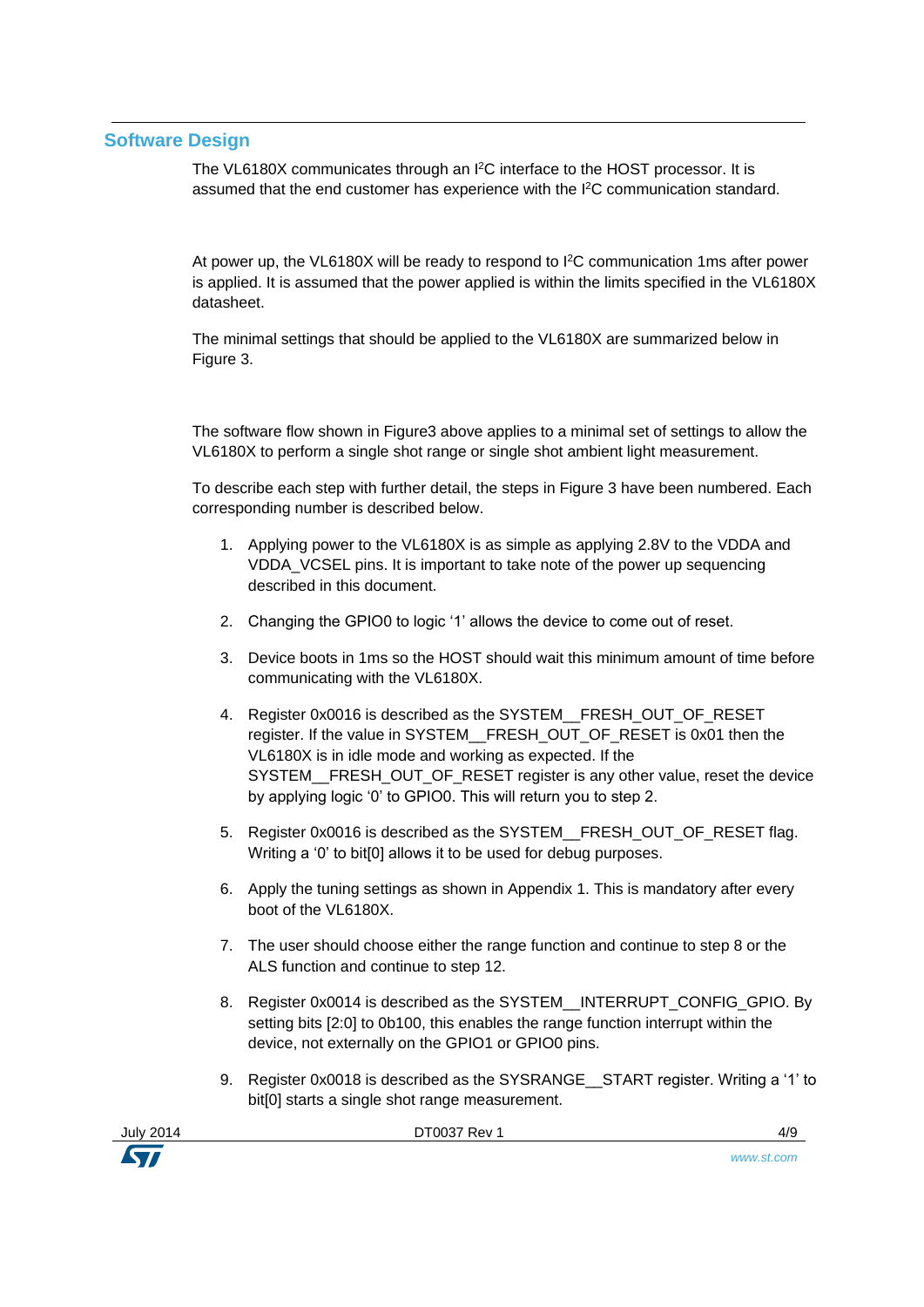- 10. Register 0x004F is described as the RESULT\_\_INTERRUPT\_STATUS\_GPIO. This register does not poll the GPIO pins directly. Reading a value of 0b100 from bits[2:0] means that a range measurement is complete and the VL6180X is ready for another command. Reading a value of 0b000 means the device is still busy with the current measurement.
- 11. Register 0x0062 is described as the RESULT\_\_RANGE\_VAL register. The value read from this register is in millimeter units.
- 12. Register 0x0014 is described as the SYSTEM\_\_INTERRUPT\_CONFIG\_GPIO. By setting bits [5:3] to 0b100, this enables the ALS function interrupt within the device, not externally on the GPIO1 or GPIO0 pins.
- 13. Register 0x0040 is described as the SYSALS\_\_INTEGRATION\_PERIOD register. This is a two byte register that is set to 50ms in this example. It is important to note that a value of 0x00 in register 0x0040 means 1ms integration time. As a result, the value required in millisecond should be subtracted by a value of 1.
- 14. Register 0x0038 is described as the SYSALS\_\_START register. Writing a '1' to bit[0] starts a single shot ALS measurement.
- 15. Register 0x004F is described as the RESULT\_\_INTERRUPT\_STATUS\_GPIO. This register does not poll the GPIO pins directly. Reading a value of 0b100 from bits[5:3] means that a ALS measurement is complete and the VL6180X is ready for another command.
- 16. Register 0x0050 is described as the RESULT\_\_ALS\_VAL register. This is a 2 byte register and the value read is in Lux/count. The user must then apply the calibration count/lux value and divide by the ALS gain value to achieve the appropriate Lux value. See the examples section for more details.
- 17. Register 0x0015 is described as the SYSTEM INTERRUPT\_CLEAR register and writing 0b111 to bits[2:0] will clear the interrupt status. This will ensure that the correct range or ALS measurement is read back to the HOST processor.

### **Range Measurement Example**

If the device is setup as shown in Figure 3 the following example below gives an output example of what should be read from the device.

Assuming there is a piece of white or gray material located at 50mm above the device and a single shot measurement is started, the example below shows how to interpret the value read.

*When single shot measurement is complete, the value is read from the RESULT\_\_RANGE\_VAL register (0x0062) = 0x32. Converting this hex value to decimal, the resulting value is 50mm.*



[DT0037](#page-0-0) Rev 1 5/9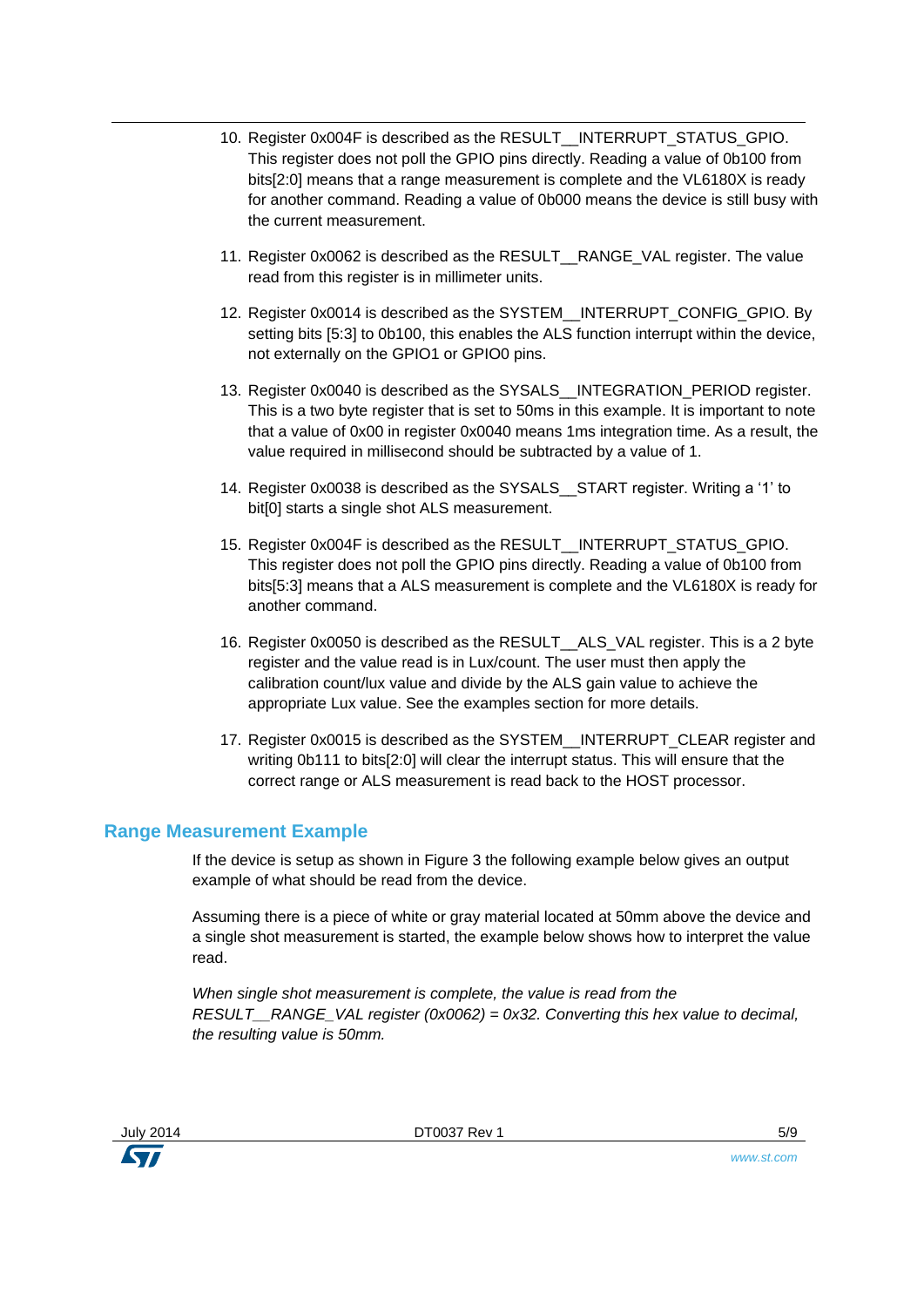### **ALS Measurement Example**

If the device is setup as shown in Figure 3 the following example below gives an output example of what should be read from the device.

Assuming there the device is in a 200lux environment, by starting a single shot ambient light measurement, the example below shows how to interpret the value read.

*When ambient light measurement is complete, the value is read from the RESULT\_\_ALS\_VAL register (0x0050) = 0x01 (high byte) and read from 0x0051 = 0x38 (low byte).The values read should be concatenated together giving a values of 0x0138. By converting this hex value to decimal, the resulting value is 312. Then this value should be multiplied by the ALS calibration value, 0.32 count/lux is the default value, multiplied by 100 and then divided by the gain and then divided by the ALS integration time. The equation is shown below:*

*312 \* [ALS calibration value] \* 100/ ([ALS gain] \* [ALS Integration time]) = 312 \* 0.32 \* 100 / (1 \* 50) = 199.68 Lux.*

The example above uses the default calibration value of the VL6180X from ST Microelectronics. If there is cover glass used on top of the VL6180X, the ALS calibration value shall be recalculated by the end user to ensure the proper lux measurement.

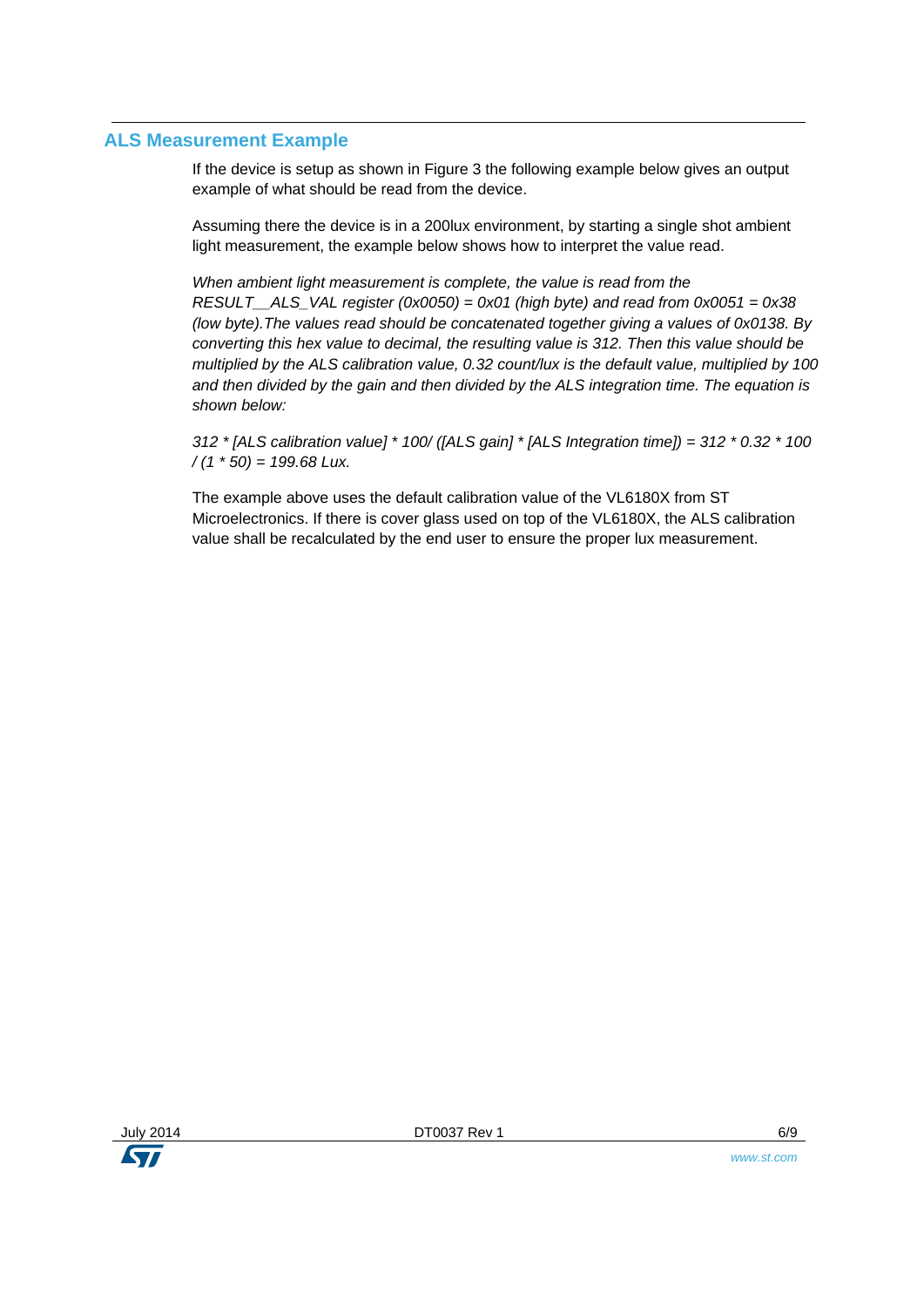## **Appendix 1: VL6180X Tuning Settings**

The list of commands below are the appropriate tuning settings that should be applied to the VL6180X module. These settings should be applied in this order with no substitutions. The commands below are applied top to bottom and then the next column over to the right, top to bottom. The commands are given in the following format:

Writebyte(Register Address, Value to Write)

| WriteByte(0x0207,  | $0x01$ ;         | WriteByte(0x01b0,  | $0x17$ );        |
|--------------------|------------------|--------------------|------------------|
| WriteByte(0x0208,  | $0x01$ ;         | WriteByte(0x01ad,  | $0x00$ ;         |
| WriteByte(0x0133,  | $0x01$ ;         | WriteByte (0x00FF, | $0x05$ ;         |
| WriteByte(0x0096,  | 0x00);           | WriteByte (0x0100, | $0x05$ ;         |
| WriteByte(0x0097,  | $0xFD$ ;         | WriteByte(0x0199,  | $0x05$ ;         |
| WriteByte(0x00e3,  | $0x00$ ;         | WriteByte (0x0109, | $0x07$ ;         |
| WriteByte(0x00e4,  | $0x04$ ;         | WriteByte (0x010a, | $0x30$ ;         |
| WriteByte(0x00e5,  | $0x02$ ;         | WriteByte (0x003f, | 0x46;            |
| WriteByte(0x00e6,  | $0x01$ ;         | WriteByte (0x01a6, | $0x1b)$ ;        |
| WriteByte(0x00e7,  | $0x03$ ;         | WriteByte (0x01ac, | $0x3e$ ;         |
| WriteByte(0x00f5,  | $0x02$ ;         | WriteByte(0x01a7,  | $0x1f$ ;         |
| WriteByte(0x00D9,  | $0x05$ ;         | WriteByte (0x0103, | $0x01$ ;         |
| WriteByte(0x00DB,  | $0 \times CE$ ); | WriteByte (0x0030, | 0x00);           |
| WriteByte (0x00DC, | $0x03$ ;         | WriteByte(0x001b,  | $0x0A)$ ;        |
| WriteByte (0x00DD, | $0xF8$ ;         | WriteByte(0x003e,  | $0x0A$ ;         |
| WriteByte(0x009f,  | $0x00$ ;         | WriteByte(0x0131,  | $0x04$ ;         |
| WriteByte(0x00a3,  | $0x3c$ ;         | WriteByte (0x0011, | $0x10$ ;         |
| WriteByte(0x00b7,  | 0x00);           | WriteByte (0x0014, | 0x24;            |
| WriteByte(0x00bb,  | $0x3c$ ;         | WriteByte(0x0031,  | $0 \times FF$ ); |
| WriteByte(0x00b2,  | $0x09$ ;         | WriteByte(0x00d2,  | $0x01$ ;         |
| WriteByte(0x00ca,  | $0x09$ ;         | WriteByte(0x00f2,  | $0x01$ ;         |
| WriteByte(0x0198,  | $0x01$ ;         |                    |                  |

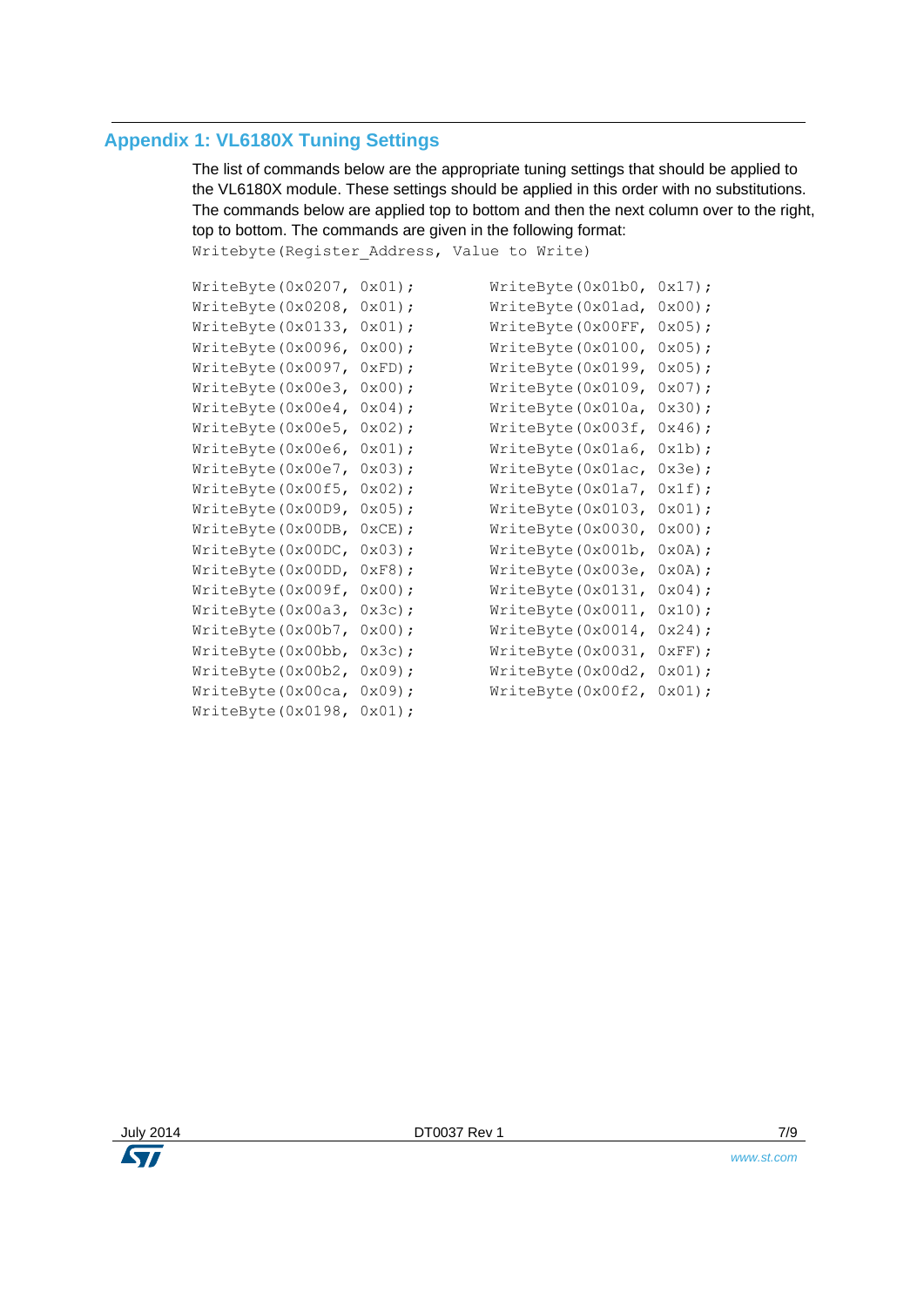## **Support material**

| Related design support material                                       |                                  |  |  |  |
|-----------------------------------------------------------------------|----------------------------------|--|--|--|
| MOB-EK2-180-01/1                                                      | Product/ system evaluation board |  |  |  |
| <b>Documentation</b>                                                  |                                  |  |  |  |
| Datasheet: VL6180X - Proximity and ambient light sensing (ALS) module |                                  |  |  |  |

## **Revision history**

| <b>Date</b> | Version | <b>Changes</b>  |
|-------------|---------|-----------------|
| 9-July-2014 |         | Initial release |